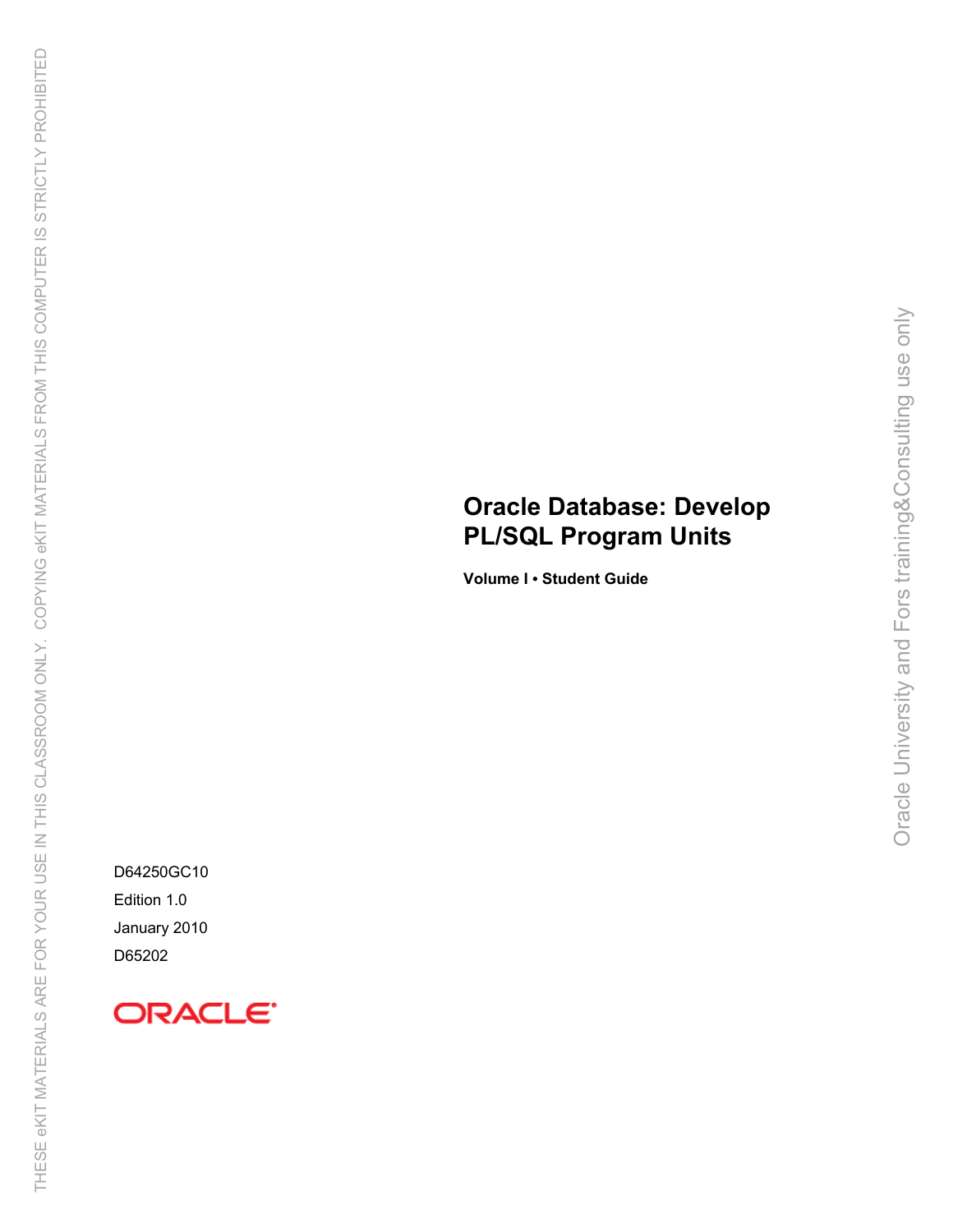### **Author**

Lauran Serhal

# **Technical Contributors and Reviewers**

# Anjulaponni Azhagulekshmi Christian Bauwens Christoph Burandt Zarko Cesljas Yanti Chang Salome Clement Laszlo Czinkoczki Ingrid DelaHaye Steve Friedberg Laura Garza Joel Goodman Nancy Greenberg Manish Pawar Brian Pottle Helen Robertson Tulika Srivastava Ted Witiuk Hilda Simon

# **Editors**

Arijit Ghosh Raj Kumar

# **Publishers**

Pavithran Adka Shaik Mahaboob Basha Sheryl Domingue

#### **Copyright © 2010, Oracle and/or its affiliates. All rights reserved.**

#### **Disclaimer**

This document contains proprietary information and is protected by copyright and other intellectual property laws. You may copy and print this document solely for your own use in an Oracle training course. The document may not be modified or altered in any way. Except where your use constitutes "fair use" under copyright law, you may not use, share, download, upload, copy, print, display, perform, reproduce, publish, license, post, transmit, or distribute this document in whole or in part without the express authorization of Oracle.

The information contained in this document is subject to change without notice. If you find any problems in the document, please report them in writing to: Oracle University, 500 Oracle Parkway, Redwood Shores, California 94065 USA. This document is not warranted to be error-free.

#### **Restricted Rights Notice**

If this documentation is delivered to the United States Government or anyone using the documentation on behalf of the United States Government, the following notice is applicable:

#### U.S. GOVERNMENT RIGHTS

The U.S. Government's rights to use, modify, reproduce, release, perform, display, or disclose these training materials are restricted by the terms of the applicable Oracle license agreement and/or the applicable U.S. Government contract.

#### **Trademark Notice**

Oracle is a registered trademark of Oracle Corporation and/or its affiliates. Other names may be trademarks of their respective owners.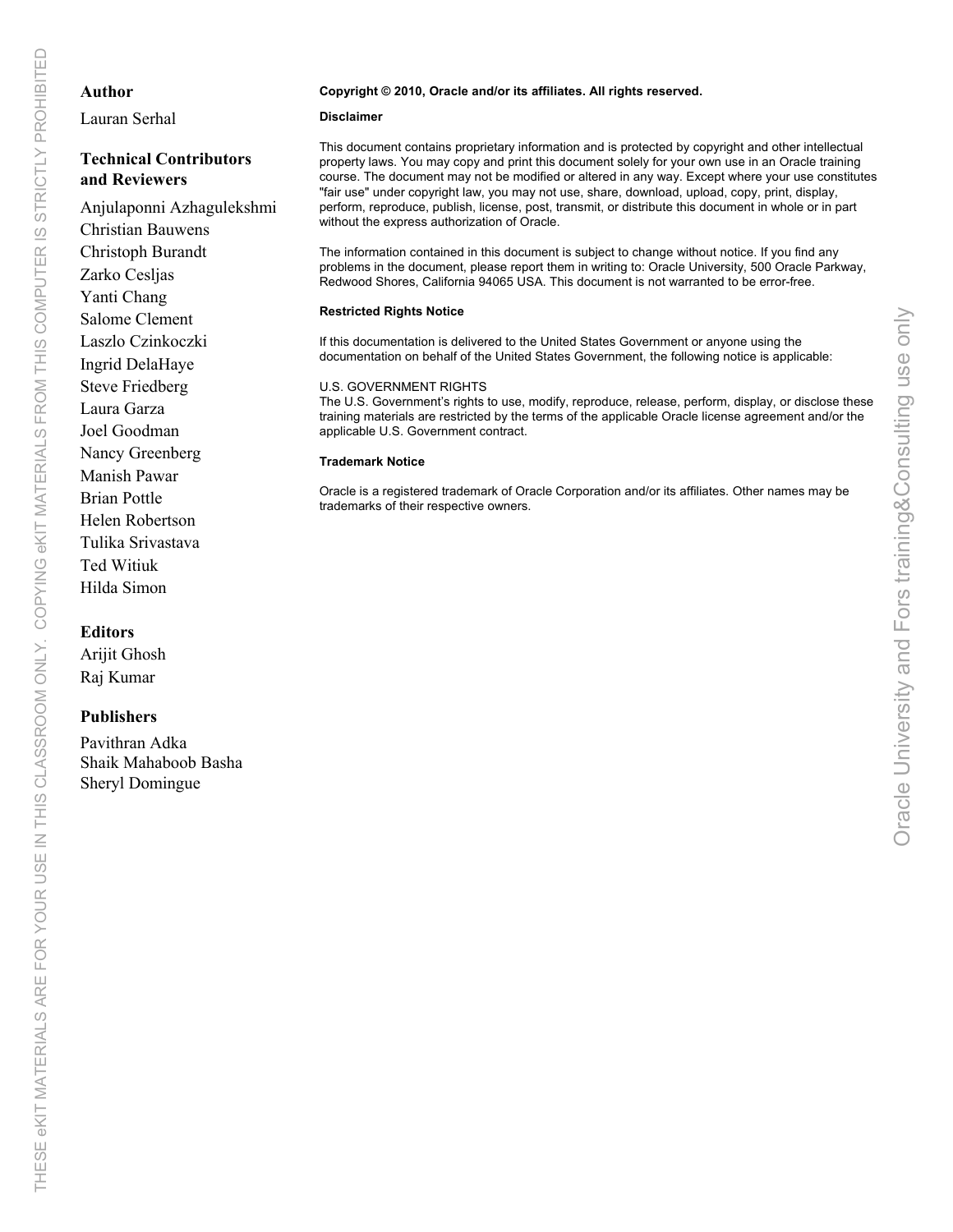**I Introduction** 

Lesson Objectives I-2 Lesson Agenda I-3 Course Objectives I-4 Suggested Course Agenda I-5 Lesson Agenda I-7 The Human Resources (HR) Schema That Is Used in This Course I-8 Class Account Information I-9 Appendixes Used in This Course I-10 PL/SQL Development Environments I-11 What Is Oracle SQL Developer? I-12 Coding PL/SQL in SQL\*Plus I-13 Coding PL/SQL in Oracle JDeveloper I-14 Enabling Output of a PL/SQL Block I-15 Lesson Agenda I-16 Oracle 11*g* SQL and PL/SQL Documentation I-17 Additional Resources I-18 Summary I-19 Practice I Overview: Getting Started I-20

# **1 Creating Procedures**

THESE eKIT MATERIALS ARE FOR YOUR USE IN THIS CLASSROOM ONLY. COPYING eKIT MATERIALS FROM THIS COMPUTER IS STRICTLY PROHIBITEDTHESE eKIT MATERIALS ARE FOR YOUR USE IN THIS CLASSROOM ONLY. COPYING eKIT MATERIALS FROM THIS COMPUTER IS STRICTLY PROHIBITED

Objectives 1-2 Lesson Agenda 1-3 Creating a Modularized Subprogram Design 1-4 Creating a Layered Subprogram Design 1-5 Modularizing Development with PL/SQL Blocks 1-6 Anonymous Blocks: Overview 1-7 PL/SQL Run-time Architecture 1-8 What Are PL/SQL Subprograms? 1-9 The Benefits of Using PL/SQL Subprograms 1-10 Differences Between Anonymous Blocks and Subprograms 1-11 Lesson Agenda 1-12 What Are Procedures? 1-13 Creating Procedures: Overview 1-14 Creating Procedures with the SQL CREATE OR REPLACE Statement 1-15 Creating Procedures Using SQL Developer 1-16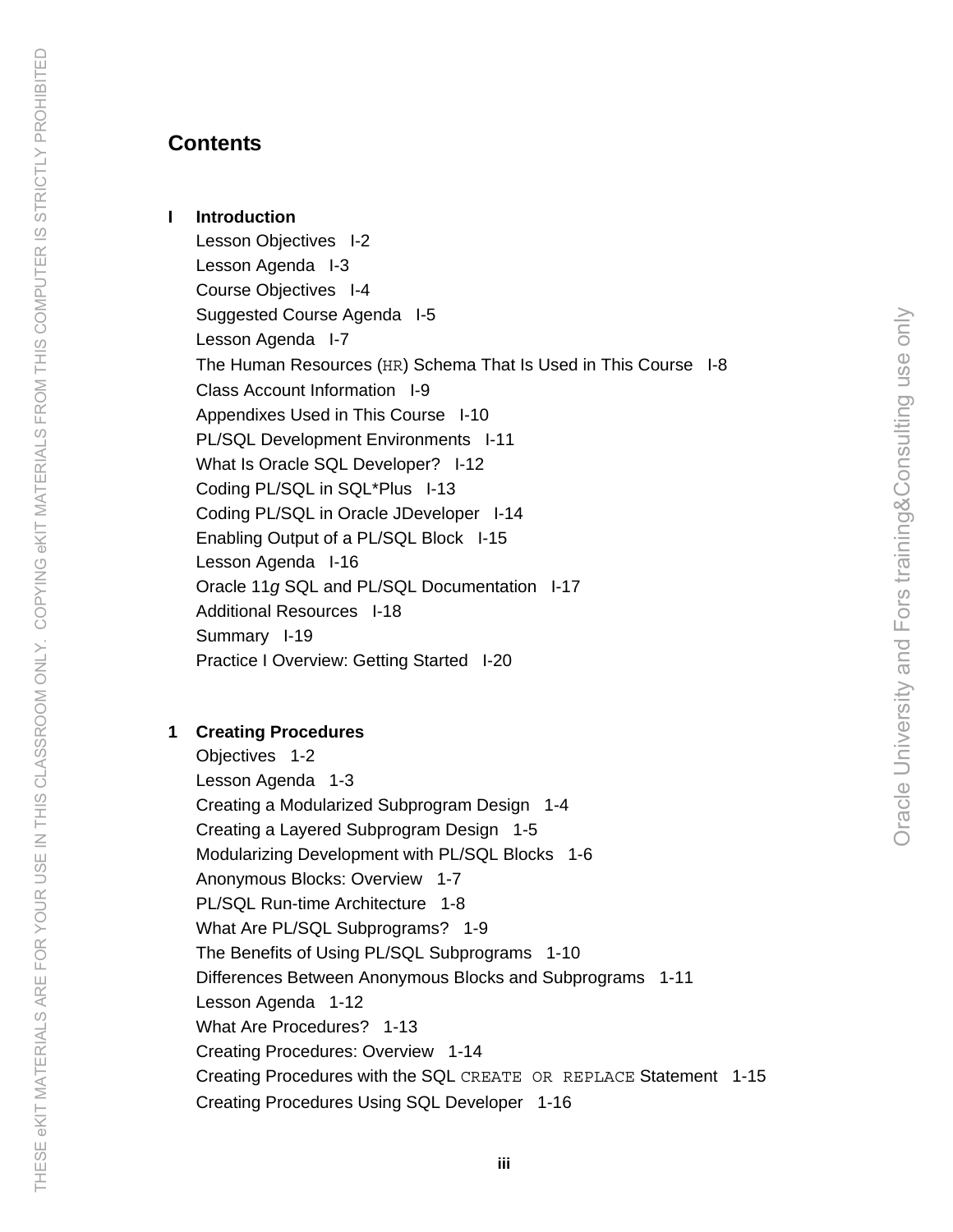Compiling Procedures and Displaying Compilation Errors in SQL Developer 1-17 Correcting Compilation Errors in SQL Developer 1-18 Naming Conventions of PL/SQL Structures Used in This Course 1-19 What Are Parameters and Parameter Modes? 1-20 Formal and Actual Parameters 1-21 Procedural Parameter Modes 1-22 Comparing the Parameter Modes 1-23 Using the IN Parameter Mode: Example 1-24 Using the OUT Parameter Mode: Example 1-25 Using the IN OUT Parameter Mode: Example 1-26 Viewing the OUT Parameters: Using the DBMS OUTPUT. PUT LINE Subroutine 1-27 Viewing OUT Parameters: Using SQL\*Plus Host Variables 1-28 Available Notations for Passing Actual Parameters 1-29 Passing Actual Parameters: Creating the add dept Procedure 1-30 Passing Actual Parameters: Examples 1-31 Using the DEFAULT Option for the Parameters 1-32 Calling Procedures 1-34 Calling Procedures Using SQL Developer 1-35 Lesson Agenda 1-36 Handled Exceptions 1-37 Handled Exceptions: Example 1-38 Exceptions Not Handled 1-39 Exceptions Not Handled: Example 1-40 Removing Procedures: Using the DROP SQL Statement or SQL Developer 1-41 Viewing Procedure Information Using the Data Dictionary Views 1-42 Viewing Procedures Information Using SQL Developer 1-43 Quiz 1-44 Summary 1-45 Practice 1 Overview: Creating, Compiling, and Calling Procedures 1-46

# **2 Creating Functions and Debugging Subprograms**

Objectives 2-2 Lesson Agenda 2-3 Overview of Stored Functions 2-4 Creating Functions 2-5 The Difference Between Procedures and Functions 2-6 Creating and Running Functions: Overview 2-7 Creating and Invoking a Stored Function Using the CREATE FUNCTION Statement: Example 2-8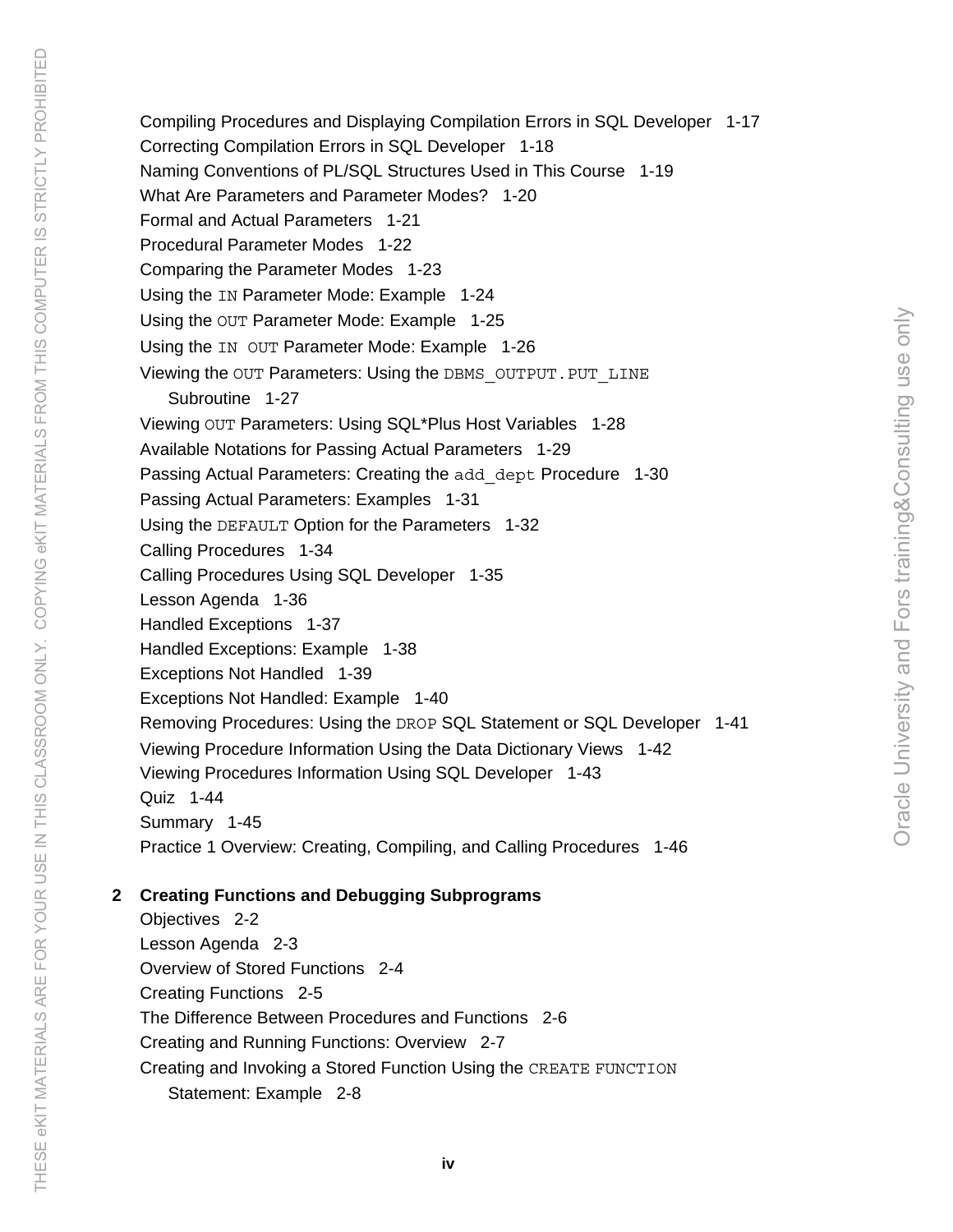Using Different Methods for Executing Functions 2-9 Creating and Compiling Functions Using SQL Developer 2-11 Executing Functions Using SQL Developer 2-12 Advantages of User-Defined Functions in SQL Statements 2-13 Using a Function in a SQL Expression: Example 2-14 Calling User-Defined Functions in SQL Statements 2-15 Restrictions When Calling Functions from SQL Expressions 2-16 Controlling Side Effects When Calling Functions from SQL Expressions 2-17 Restrictions on Calling Functions from SQL: Example 2-18 Named and Mixed Notation from SQL 2-19 Named and Mixed Notation from SQL: Example 2-20 Removing Functions: Using the DROP SQL Statement or SQL Developer 2-21 Viewing Functions Using Data Dictionary Views 2-22 Viewing Functions Information Using SQL Developer 2-23 Quiz 2-24 Practice 2-1: Overview 2-25 Lesson Agenda 2-26 Debugging PL/SQL Subprograms Using the SQL Developer Debugger 2-27 Debugging a Subprogram: Overview 2-28 The Procedure or Function Code Editing Tab 2-29 The Procedure or Function Tab Toolbar 2-30 The Debugging – Log Tab Toolbar 2-31 Additional Tabs 2-33 Debugging a Procedure Example: Creating a New emp list Procedure 2-34 Debugging a Procedure Example: Creating a New get\_location Function 2-35 Setting Breakpoints and Compiling emp list for Debug Mode 2-36 Compiling the get location Function for Debug Mode 2-37 Debugging emp\_list\_and Entering Values for the PMAXROWS Parameter 2-38 Debugging emp list: Step Into (F7) the Code 2-39 Viewing the Data 2-41 Modifying the Variables While Debugging the Code 2-42 Debugging emp list: Step Over the Code 2-43 Debugging emp list: Step Out of the Code (Shift + F7) 2-44 Debugging emp list: Run to Cursor (F4) 2-45 Debugging emp list: Step to End of Method 2-46 Debugging a Subprogram Remotely: Overview 2-47 Practice 2-2 Overview: Introduction to the SQL Developer Debugger 2-48 Summary 2-49

THESE eKIT MATERIALS ARE FOR YOUR USE IN THIS CLASSROOM ONLY. COPYING eKIT MATERIALS FROM THIS COMPUTER IS STRICTLY PROHIBITED THESE eKIT MATERIALS ARE FOR YOUR USE IN THIS CLASSROOM ONLY. COPYING eKIT MATERIALS FROM THIS COMPUTER IS STRICTLY PROHIBITED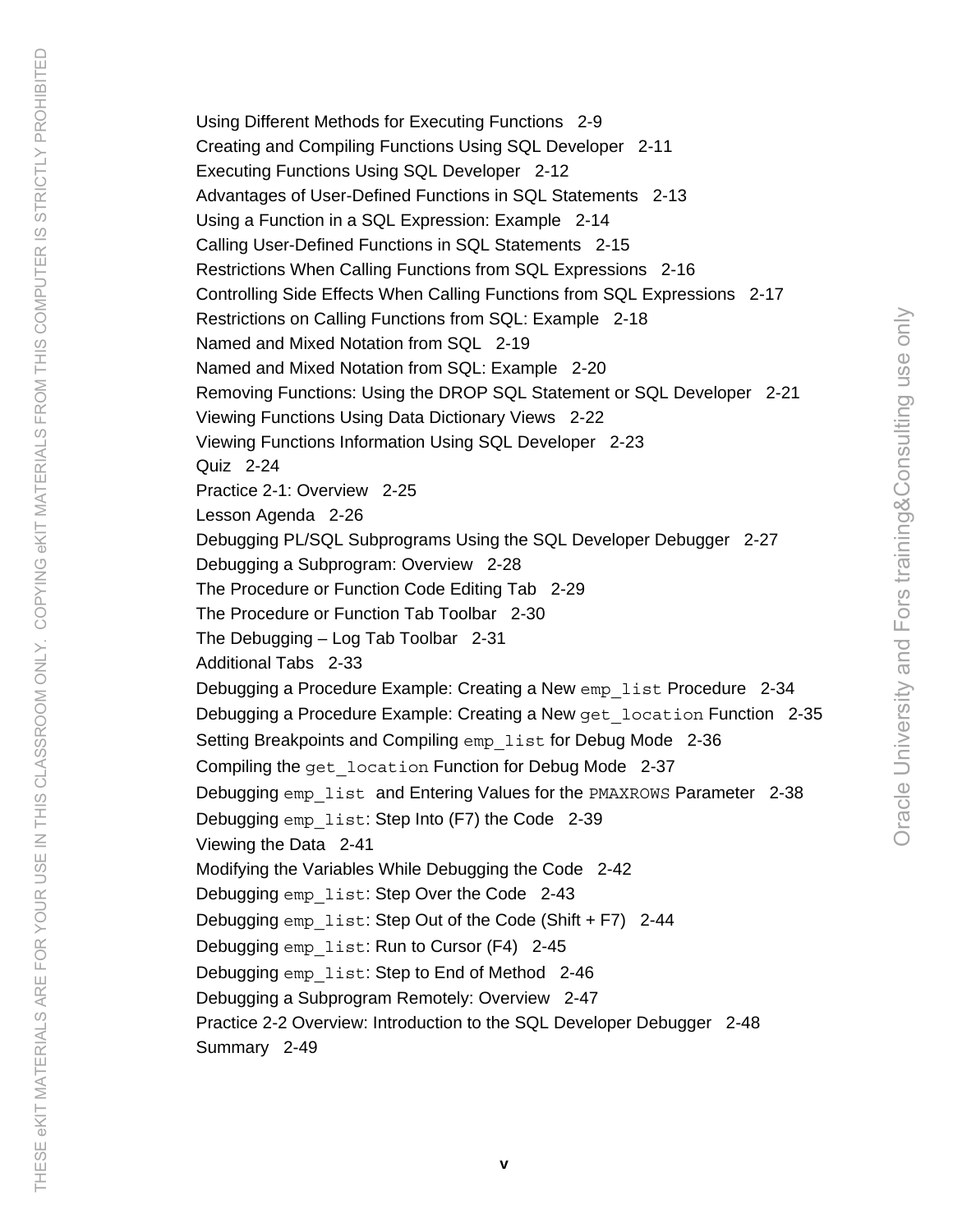#### **3 Creating Packages**

Objectives 3-2 Lesson Agenda 3-3 What Are PL/SQL Packages? 3-4 Advantages of Using Packages 3-5 Components of a PL/SQL Package 3-7 Internal and External Visibility of a Package's Components 3-8 Developing PL/SQL Packages: Overview 3-9 Lesson Agenda 3-10 Creating the Package Specification: Using the CREATE PACKAGE Statement 3-11 Creating the Package Specification: Using SQL Developer 3-12 Creating the Package Body: Using SQL Developer 3-13 Example of a Package Specification: comm\_pkg 3-14 Creating the Package Body 3-15 Example of a Package Body: comm\_pkg 3-16 Invoking the Package Subprograms: Examples 3-17 Invoking the Package Subprograms: Using SQL Developer 3-18 Creating and Using Bodiless Packages 3-19 Removing Packages: Using SQL Developer or the SQL DROP Statement 3-20 Viewing Packages Using the Data Dictionary 3-21 Viewing Packages Using SQL Developer 3-22 Guidelines for Writing Packages 3-23 Quiz 3-24 Summary 3-25 Practice 3 Overview: Creating and Using Packages 3-26

Oracle University and Fors training&Consulting use only

Oracle University and Fors training&Consulting use only

## **4 Working with Packages**

Objectives 4-2 Lesson Agenda 4-3 Overloading Subprograms in PL/SQL 4-4 Overloading Procedures Example: Creating the Package Specification 4-6 Overloading Procedures Example: Creating the Package Body 4-7 Overloading and the STANDARD Package 4-8 Illegal Procedure Reference 4-9 Using Forward Declarations to Solve Illegal Procedure Reference 4-10 Initializing Packages 4-11 Using Package Functions in SQL 4-12 Controlling Side Effects of PL/SQL Subprograms 4-13 Package Function in SQL: Example 4-14 Lesson Agenda 4-15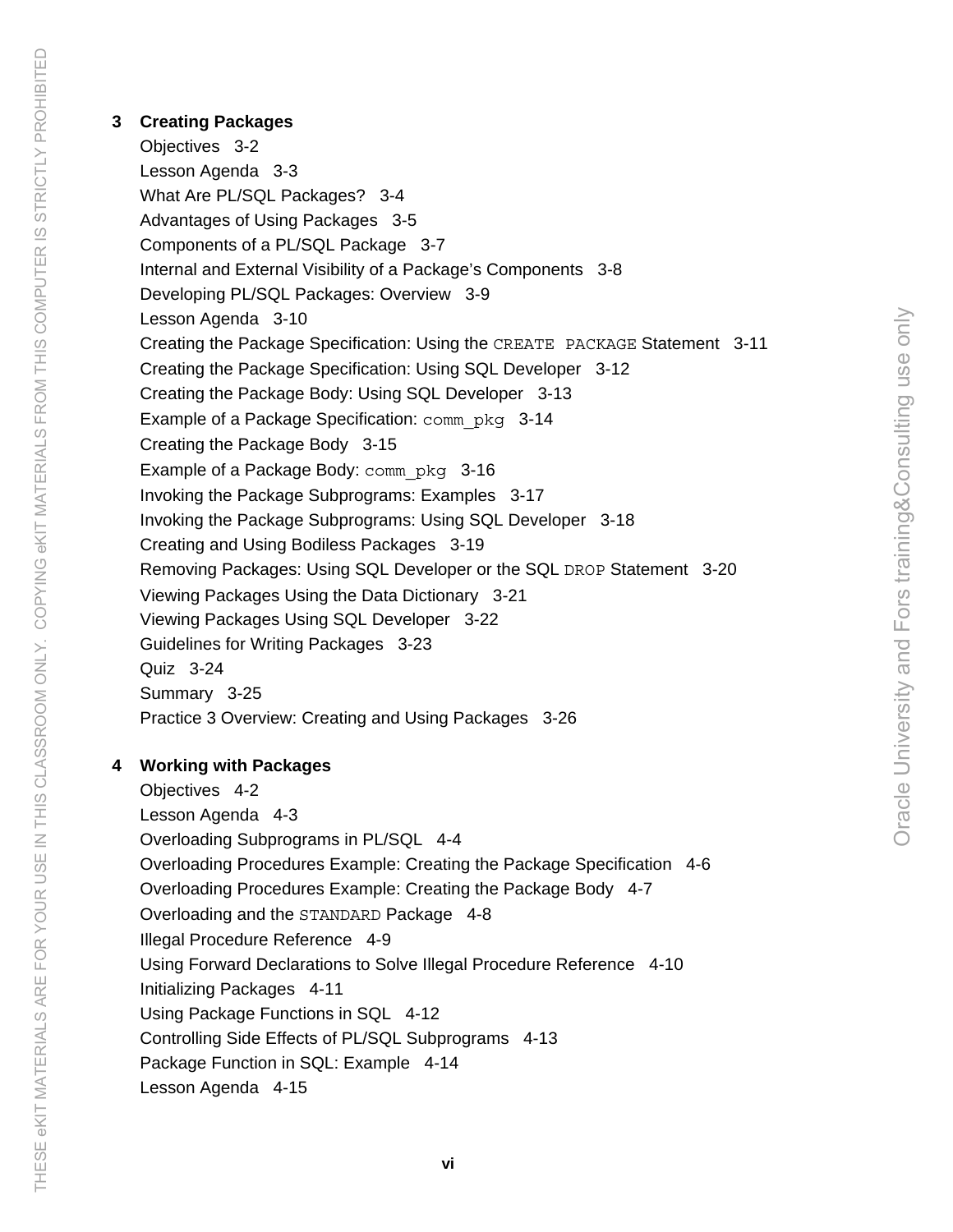Persistent State of Packages 4-16 Persistent State of Package Variables: Example 4-18 Persistent State of a Package Cursor: Example 4-19 Executing the CURS\_PKG Package 4-21 Using Associative Arrays in Packages 4-22 Quiz 4-23 Summary 4-24 Practice 4: Overview 4-25

#### **5 Using Oracle-Supplied Packages in Application Development**

Objectives 5-2 Lesson Agenda 5-3 Using Oracle-Supplied Packages 5-4 Examples of Some Oracle-Supplied Packages 5-5 Lesson Agenda 5-6 How the DBMS OUTPUT Package Works 5-7 Using the UTL FILE Package to Interact with Operating System Files 5-8 Some of the UTL FILE Procedures and Functions 5-9 File Processing Using the UTL FILE Package: Overview 5-10 Using the Available Declared Exceptions in the UTL\_FILE Package 5-11 FOPEN and IS OPEN Functions: Example 5-12 Using UTL FILE: Example 5-14 What Is the UTL MAIL Package? 5-16 Setting Up and Using the UTL MAIL: Overview 5-17 Summary of UTL MAIL Subprograms 5-18 Installing and Using UTL MAIL 5-19 The SEND Procedure Syntax 5-20 The SEND ATTACH RAW Procedure 5-21 Sending Email with a Binary Attachment: Example 5-22 The SEND ATTACH VARCHAR2 Procedure 5-24 Sending Email with a Text Attachment: Example 5-25 Quiz 5-27 Summary 5-28 Practice 5: Overview 5-29

Oracle University and Fors training&Consulting use only

Oracle University and Fors training&Consulting use only

### **6 Using Dynamic SQL**

Objectives 6-2 Lesson Agenda 6-3 Execution Flow of SQL 6-4 Working with Dynamic SQL 6-5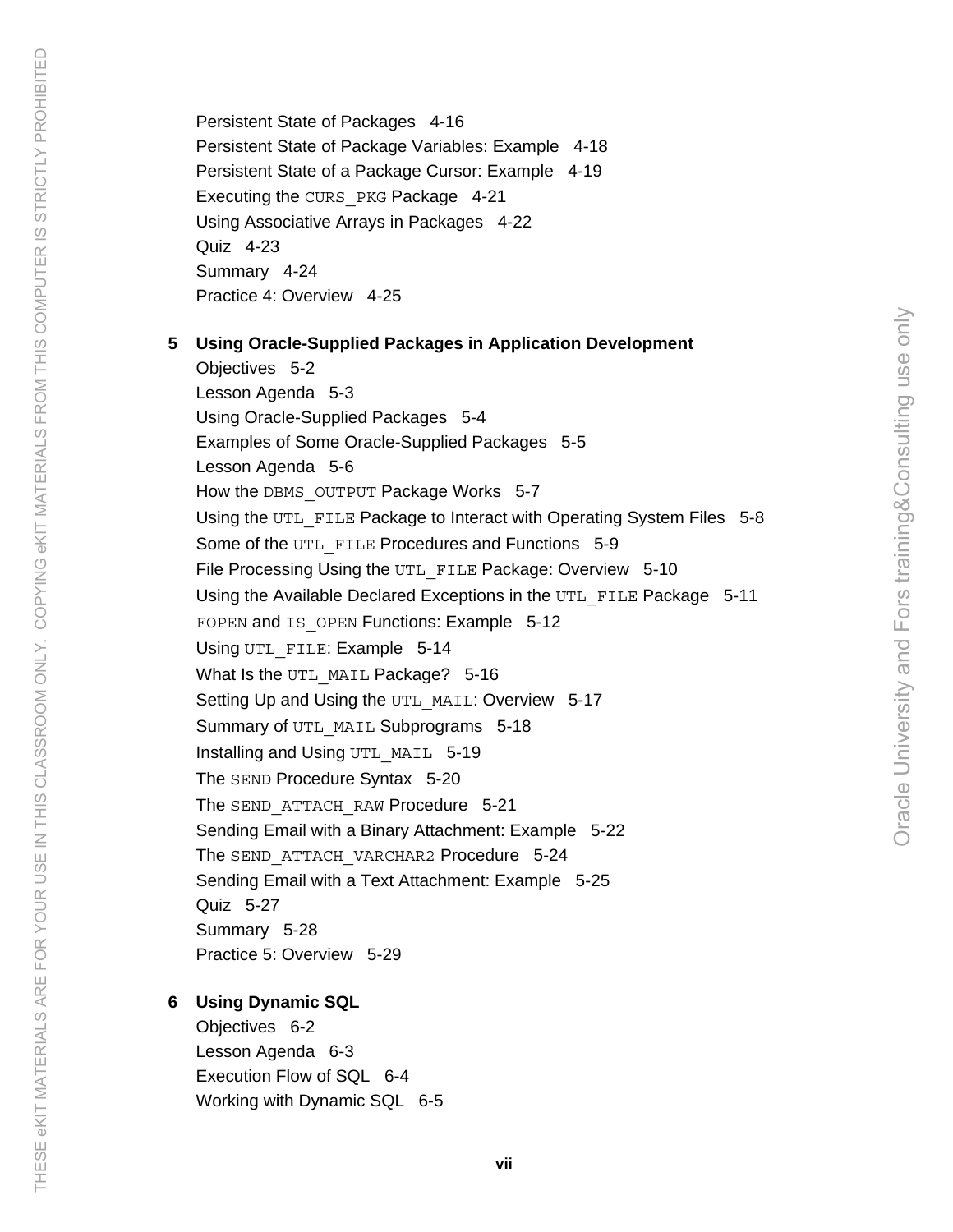Using Dynamic SQL 6-6 Native Dynamic SQL (NDS) 6-7 Using the EXECUTE IMMEDIATE Statement 6-8 Available Methods for Using NDS 6-9 Dynamic SQL with a DDL Statement: Examples 6-11 Dynamic SQL with DML Statements 6-12 Dynamic SQL with a Single-Row Query: Example 6-13 Executing a PL/SQL Anonymous Block Dynamically 6-14 Using Native Dynamic SQL to Compile PL/SQL Code 6-15 Lesson Agenda 6-16 Using the DBMS SQL Package 6-17 Using the DBMS SQL Package Subprograms 6-18 Using DBMS SQL with a DML Statement: Deleting Rows 6-20 Using DBMS SOL with a Parameterized DML Statement 6-21 Quiz 6-22 Summary 6-23 Practice 6 Overview: Using Native Dynamic SQL 6-24

### **7 Design Considerations for PL/SQL Code**

Objectives 7-2 Lesson Agenda 7-3 Standardizing Constants and Exceptions 7-4 Standardizing Exceptions 7-5 Standardizing Exception Handling 7-6 Standardizing Constants 7-7 Local Subprograms 7-8 Definer's Rights Versus Invoker's Rights 7-9 Specifying Invoker's Rights: Setting AUTHID to CURRENT USER 7-10 Autonomous Transactions 7-11 Features of Autonomous Transactions 7-12 Using Autonomous Transactions: Example 7-13 Lesson Agenda 7-15 Using the NOCOPY Hint 7-16 Effects of the NOCOPY Hint 7-17 When Does the PL/SQL Compiler Ignore the NOCOPY Hint? 7-18 Using the PARALLEL ENABLE Hint 7-19 Using the Cross-Session PL/SQL Function Result Cache 7-20 Enabling Result-Caching for a Function 7-21 Declaring and Defining a Result-Cached Function: Example 7-22 Using the DETERMINISTIC Clause with Functions 7-24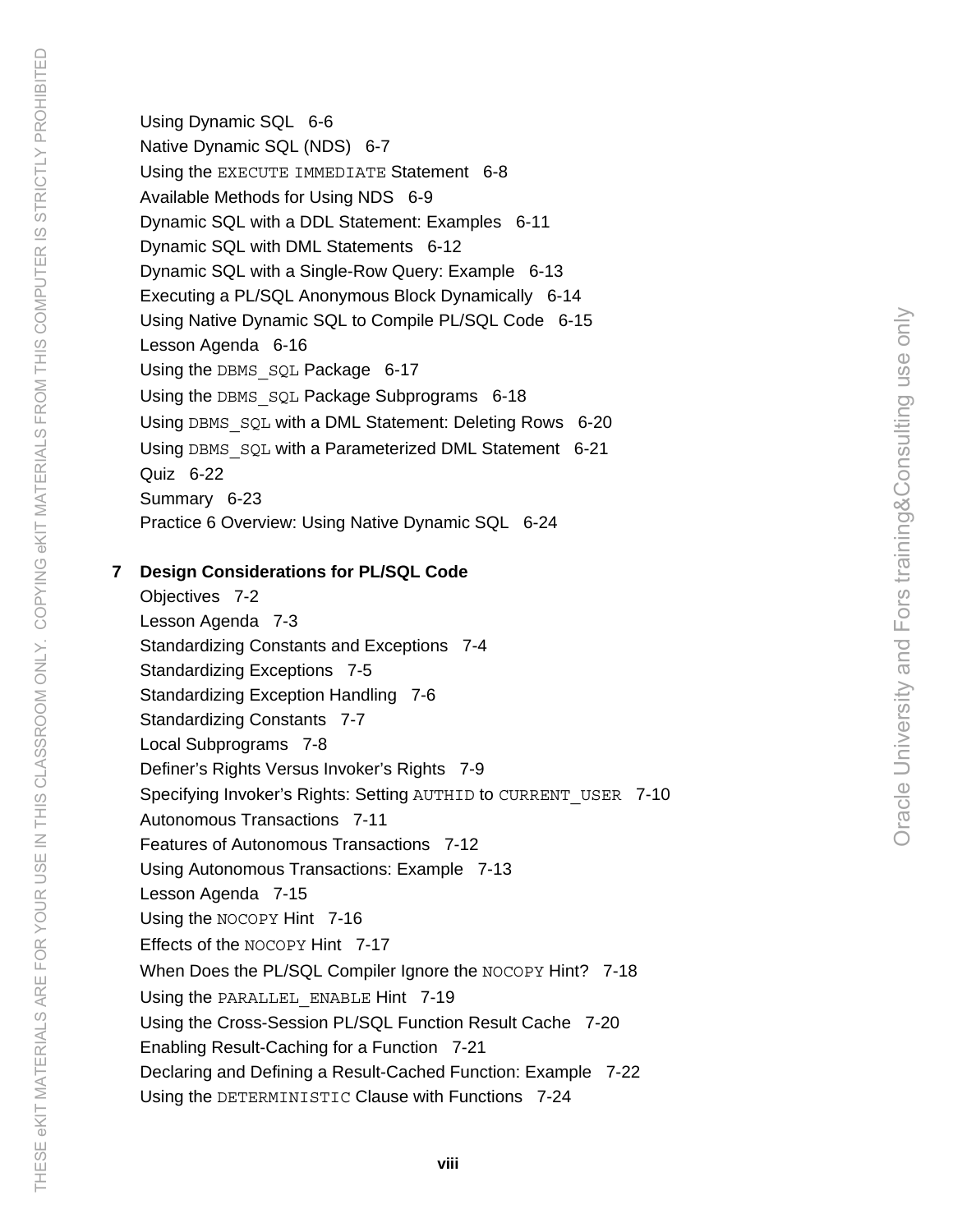Lesson Agenda 7-25 Using the RETURNING Clause 7-26 Using Bulk Binding 7-27 Bulk Binding: Syntax and Keywords 7-28 Bulk Binding FORALL: Example 7-30 Using BULK COLLECT INTO with Queries 7-32 Using BULK COLLECT INTO with Cursors 7-33 Using BULK COLLECT INTO with a RETURNING Clause 7-34 Using Bulk Binds in Sparse Collections 7-35 Using Bulk Bind with Index Array 7-38 Quiz 7-39 Summary 7-40 Practice 7: Overview 7-41

### **8 Creating Triggers**

THESE eKIT MATERIALS ARE FOR YOUR USE IN THIS CLASSROOM ONLY. COPYING eKIT MATERIALS FROM THIS COMPUTER IS STRICTLY PROHIBITED THESE eKIT MATERIALS ARE FOR YOUR USE IN THIS CLASSROOM ONLY. COPYING eKIT MATERIALS FROM THIS COMPUTER IS STRICTLY PROHIBITED

Objectives 8-2 What Are Triggers? 8-3 Defining Triggers 8-4 Trigger Event Types 8-5 Application and Database Triggers 8-6 Business Application Scenarios for Implementing Triggers 8-7 Available Trigger Types 8-8 Trigger Event Types and Body 8-9 Creating DML Triggers Using the CREATE TRIGGER Statement 8-10 Specifying the Trigger Firing (Timing) 8-11 Statement-Level Triggers Versus Row-Level Triggers 8-12 Creating DML Triggers Using SQL Developer 8-13 Trigger-Firing Sequence: Single-Row Manipulation 8-14 Trigger-Firing Sequence: Multirow Manipulation 8-15 Creating a DML Statement Trigger Example: SECURE\_EMP 8-16 Testing Trigger SECURE\_EMP 8-17 Using Conditional Predicates 8-18 Creating a DML Row Trigger 8-19 Using OLD and NEW Qualifiers 8-20 Using OLD and NEW Qualifiers: Example 8-21 Using the WHEN Clause to Fire a Row Trigger Based on a Condition 8-23 Summary of the Trigger Execution Model 8-24 Implementing an Integrity Constraint with an After Trigger 8-25 INSTEAD OF Triggers 8-26 Creating an INSTEAD OF Trigger: Example 8-27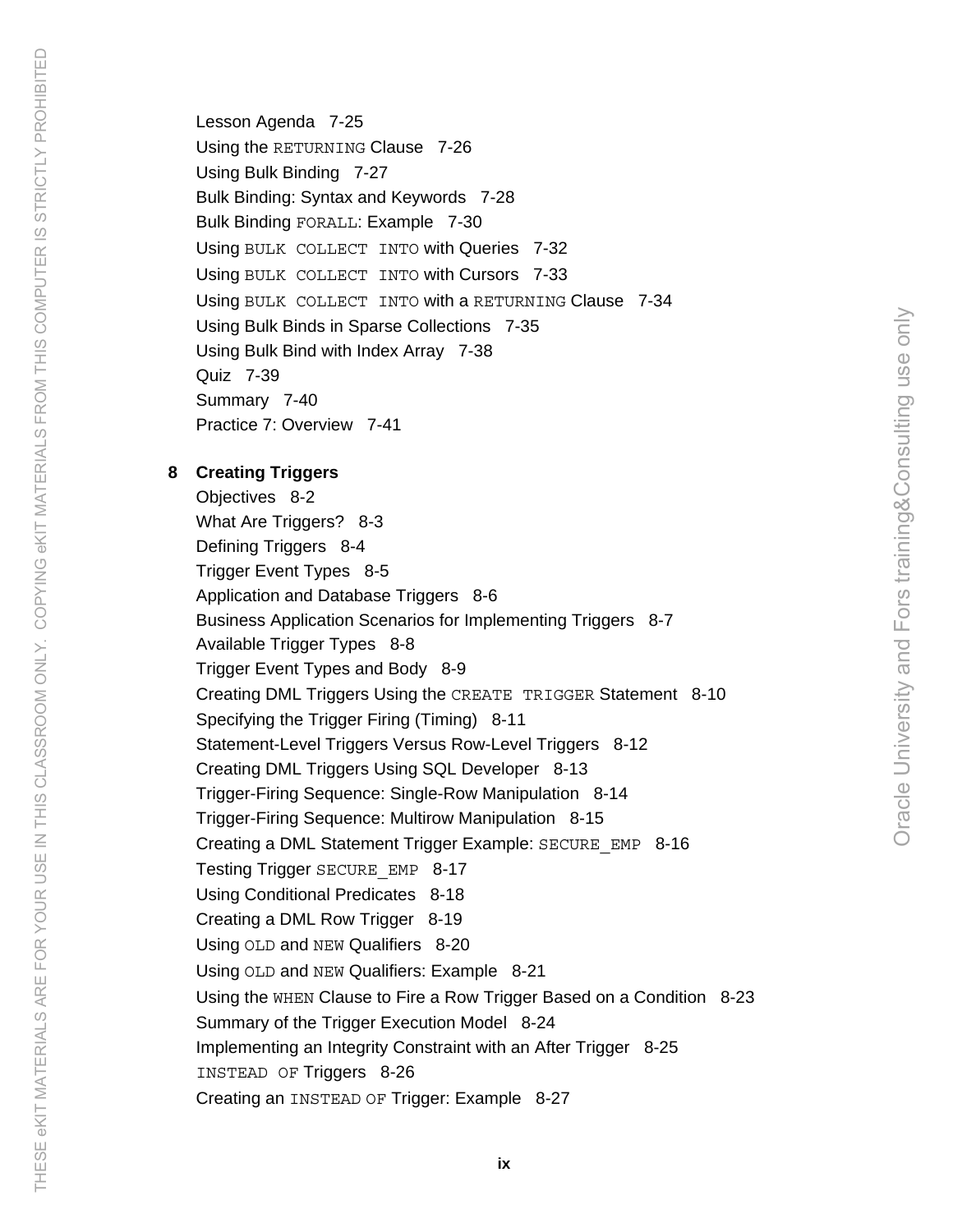Creating an INSTEAD OF Trigger to Perform DML on Complex Views 8-28 The Status of a Trigger 8-30 Creating a Disabled Trigger 8-31 Managing Triggers Using the ALTER and DROP SQL Statements 8-32 Managing Triggers Using SQL Developer 8-33 Testing Triggers 8-34 Viewing Trigger Information 8-35 Using USER TRIGGERS 8-36 Quiz 8-37 Summary 8-38 Practice 8 Overview: Creating Statement and Row Triggers 8-39

#### **9 Creating Compound, DDL, and Event Database Triggers**

Objectives 9-2 What Is a Compound Trigger? 9-3 Working with Compound Triggers 9-4 The Benefits of Using a Compound Trigger 9-5 Timing-Point Sections of a Table Compound Trigger 9-6 Compound Trigger Structure for Tables 9-7 Compound Trigger Structure for Views 9-8 Compound Trigger Restrictions 9-9 Trigger Restrictions on Mutating Tables 9-10 Mutating Table: Example 9-11 Using a Compound Trigger to Resolve the Mutating Table Error 9-13 Creating Triggers on DDL Statements 9-15 Creating Database-Event Triggers 9-16 Creating Triggers on System Events 9-17 LOGON and LOGOFF Triggers: Example 9-18 CALL Statements in Triggers 9-19 Benefits of Database-Event Triggers 9-20 System Privileges Required to Manage Triggers 9-21 Guidelines for Designing Triggers 9-22 Quiz 9-23 Summary 9-24 Practice 9: Overview 9-25

#### **10 Using the PL/SQL Compiler**

 Objectives 10-2 Lesson Agenda 10-3 Initialization Parameters for PL/SQL Compilation 10-4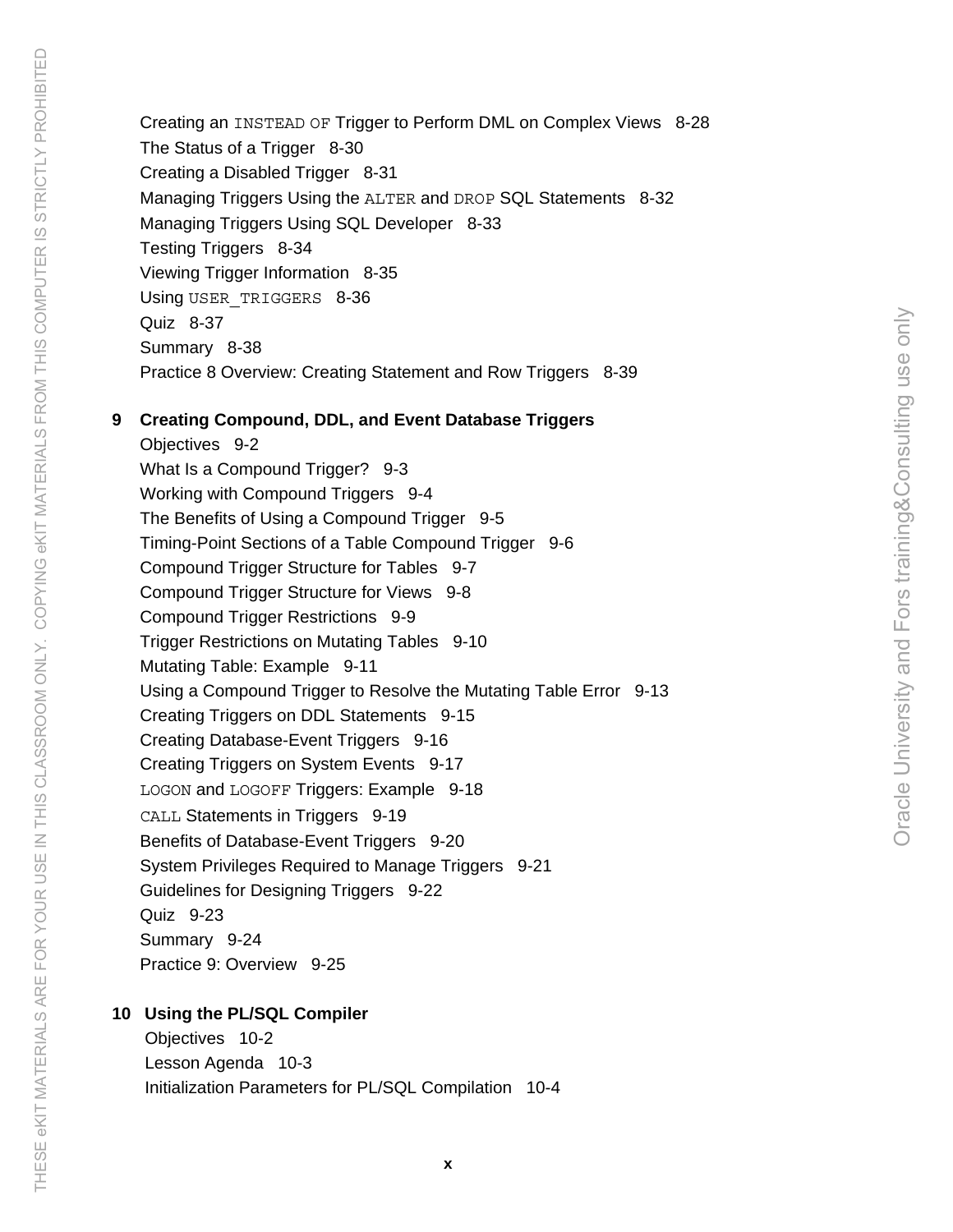Using the Initialization Parameters for PL/SQL Compilation 10-5 The Compiler Settings 10-7 Displaying the PL/SQL Initialization Parameters 10-8 Displaying and Setting the PL/SQL Initialization Parameters 10-9 Changing PL/SQL Initialization Parameters: Example 10-10 Lesson Agenda 10-11 Overview of PL/SQL Compile-Time Warnings for Subprograms 10-12 Benefits of Compiler Warnings 10-14 Categories of PL/SQL Compile-Time Warning Messages 10-15 Setting the Warning Messages Levels 10-16 Setting Compiler Warning Levels: Using PLSQL\_WARNINGS 10-17 Setting Compiler Warning Levels: Using PLSQL\_WARNINGS, Examples 10-18 Setting Compiler Warning Levels: Using PLSQL\_WARNINGS in SQL Developer 10-19 Viewing the Current Setting of PLSQL\_WARNINGS 10-20 Viewing the Compiler Warnings: Using SQL Developer, SQL\*Plus, or Data Dictionary Views 10-21 SQL\*Plus Warning Messages: Example 10-22 Guidelines for Using PLSQL\_WARNINGS 10-23 Lesson Agenda 10-24 Setting Compiler Warning Levels: Using the DBMS WARNING Package 10-25 Using the DBMS WARNING Package Subprograms 10-27 The DBMS WARNING Procedures: Syntax, Parameters, and Allowed Values 10-28 The DBMS WARNING Procedures: Example 10-29 The DBMS WARNING Functions: Syntax, Parameters, and Allowed Values 10-30 The DBMS WARNING Functions: Example 10-31 Using DBMS WARNING: Example 10-32 Using the PLW 06009 Warning Message 10-34 The PLW 06009 Warning: Example 10-35 Quiz 10-36 Summary 10-37 Practice 10: Overview 10-38

## **11 Managing PL/SQL Code**

THESE eKIT MATERIALS ARE FOR YOUR USE IN THIS CLASSROOM ONLY. COPYING eKIT MATERIALS FROM THIS COMPUTER IS STRICTLY PROHIBITED THESE eKIT MATERIALS ARE FOR YOUR USE IN THIS CLASSROOM ONLY. COPYING eKIT MATERIALS FROM THIS COMPUTER IS STRICTLY PROHIBITED

 Objectives 11-2 Lesson Agenda 11-3 What Is Conditional Compilation? 11-4 How Does Conditional Compilation Work? 11-5 Using Selection Directives 11-6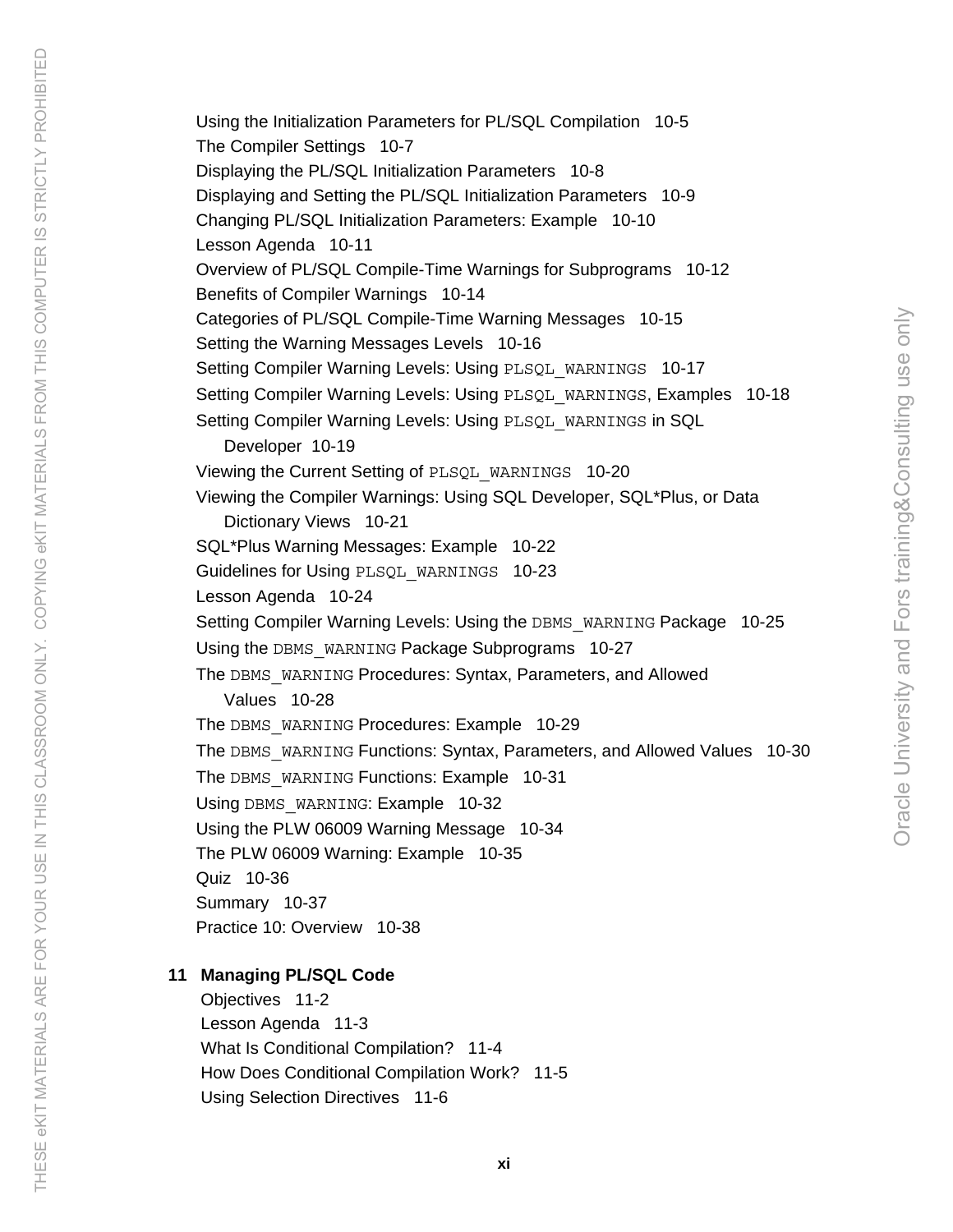Using Predefined and User-Defined Inquiry Directives 11-7 The PLSQL CCFLAGS Parameter and the Inquiry Directive 11-8 Displaying the PLSQL\_CCFLAGS Initialization Parameter Setting 11-9 The PLSQL CCFLAGS Parameter and the Inquiry Directive: Example 11-10 Using Conditional Compilation Error Directives to Raise User-Defined Errors 11-11 Using Static Expressions with Conditional Compilation 11-12 The DBMS DB VERSION Package: Boolean Constants 11-13 The DBMS DB VERSION Package Constants 11-14 Using Conditional Compilation with Database Versions: Example 11-15 Using DBMS PREPROCESSOR Procedures to Print or Retrieve Source Text 11-17 Lesson Agenda 11-18 What Is Obfuscation? 11-19 Benefits of Obfuscating 11-20 What's New in Dynamic Obfuscating Since Oracle 10*g*? 11-21 Nonobfuscated PL/SQL Code: Example 11-22 Obfuscated PL/SQL Code: Example 11-23 Dynamic Obfuscation: Example 11-24

Oracle University and Fors training&Consulting use only

Oracle University and Fors training&Consulting use only

The PL/SQL Wrapper Utility 11-25

Running the Wrapper Utility 11-26

Results of Wrapping 11-27

Guidelines for Wrapping 11-28 DBMS DDL Package Versus the Wrap Utility 11-29

Quiz 11-30

Summary 11-31

Practice 11: Overview 11-32

# **12 Managing Dependencies**

Objectives 12-2 Overview of Schema Object Dependencies 12-3 Dependencies 12-4 Direct Local Dependencies 12-5 Querying Direct Object Dependencies: Using the USER\_DEPENDENCIES View 12-6 Querying an Object's Status 12-7 Invalidation of Dependent Objects 12-8 Schema Object Change That Invalidates Some Dependents: Example 12-9 Displaying Direct and Indirect Dependencies 12-11 Displaying Dependencies Using the DEPTREE View 12-12 More Precise Dependency Metadata in Oracle Database 11*g* 12-13 Fine-Grained Dependency Management 12-14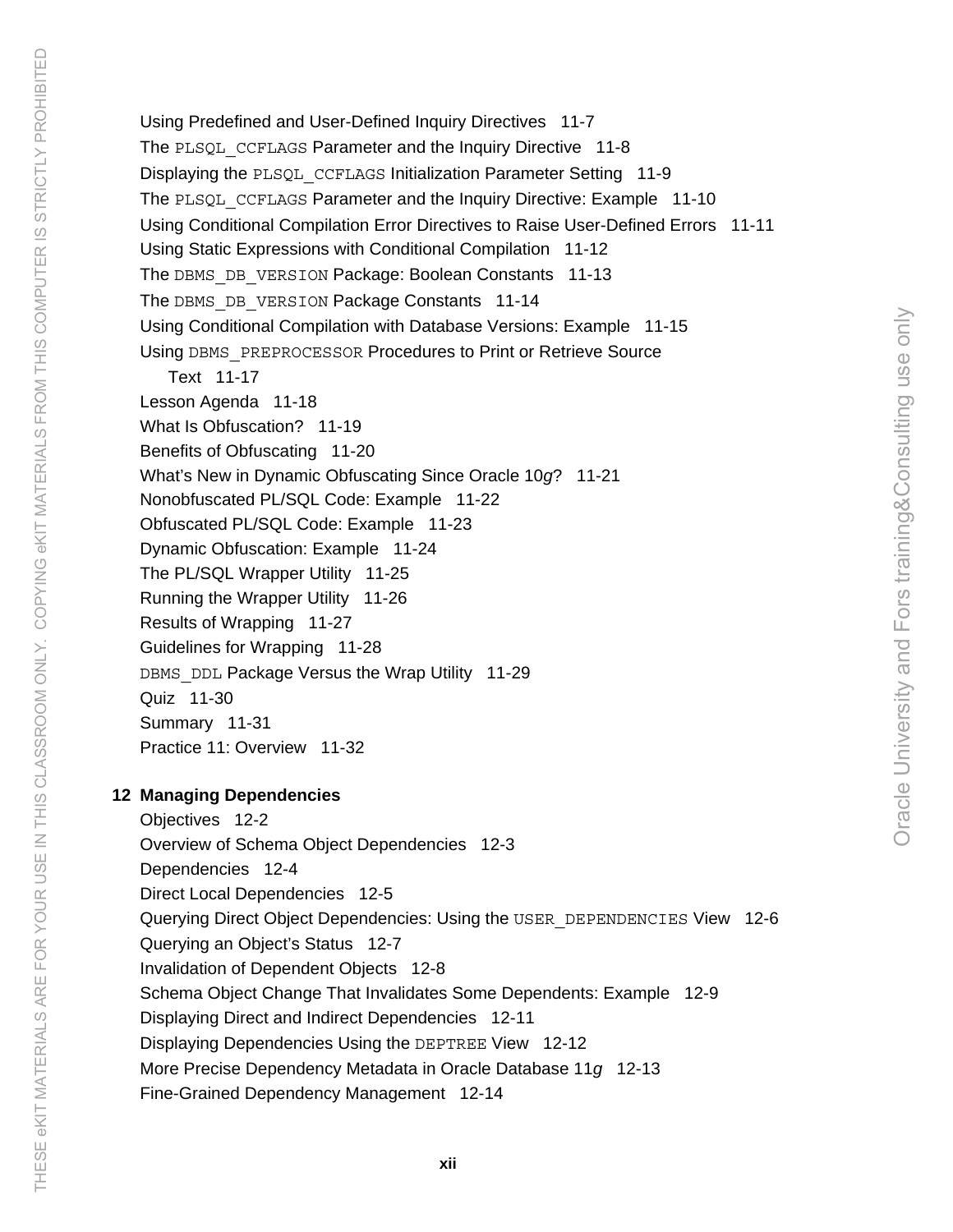Fine-Grained Dependency Management: Example 1 12-15 Fine-Grained Dependency Management: Example 2 12-17 Changes to Synonym Dependencies 12-18 Maintaining Valid PL/SQL Program Units and Views 12-19 Another Scenario of Local Dependencies 12-20 Guidelines for Reducing Invalidation 12-21 Object Revalidation 12-22 Remote Dependencies 12-23 Concepts of Remote Dependencies 12-24 Setting the REMOTE DEPENDENCIES MODE Parameter 12-25 Remote Procedure B Compiles at 8:00 AM 12-26 Local Procedure A Compiles at 9:00 AM 12-27 Execute Procedure A 12-28 Remote Procedure B Recompiled at 11:00 AM 12-29 Execute Procedure A 12-30 Signature Mode 12-31 Recompiling a PL/SQL Program Unit 12-32 Unsuccessful Recompilation 12-33 Successful Recompilation 12-34 Recompiling Procedures 12-35 Packages and Dependencies: Subprogram References the Package 12-36 Packages and Dependencies: Package Subprogram References Procedure 12-37 Quiz 12-38 Summary 12-39 Practice 12 Overview: Managing Dependencies in Your Schema 12-40

### **Appendix A: Practices and Solutions**

### **Appendix AP: Additional Practices and Solutions**

### **Appendix B: Table Descriptions**

# **Appendix C: Using SQL Developer**

Objectives C-2 What Is Oracle SQL Developer? C-3 Specifications of SQL Developer C-4 SQL Developer 1.5 Interface C-5 Creating a Database Connection C-7 Browsing Database Objects C-10 Displaying the Table Structure C-11 Browsing Files C-12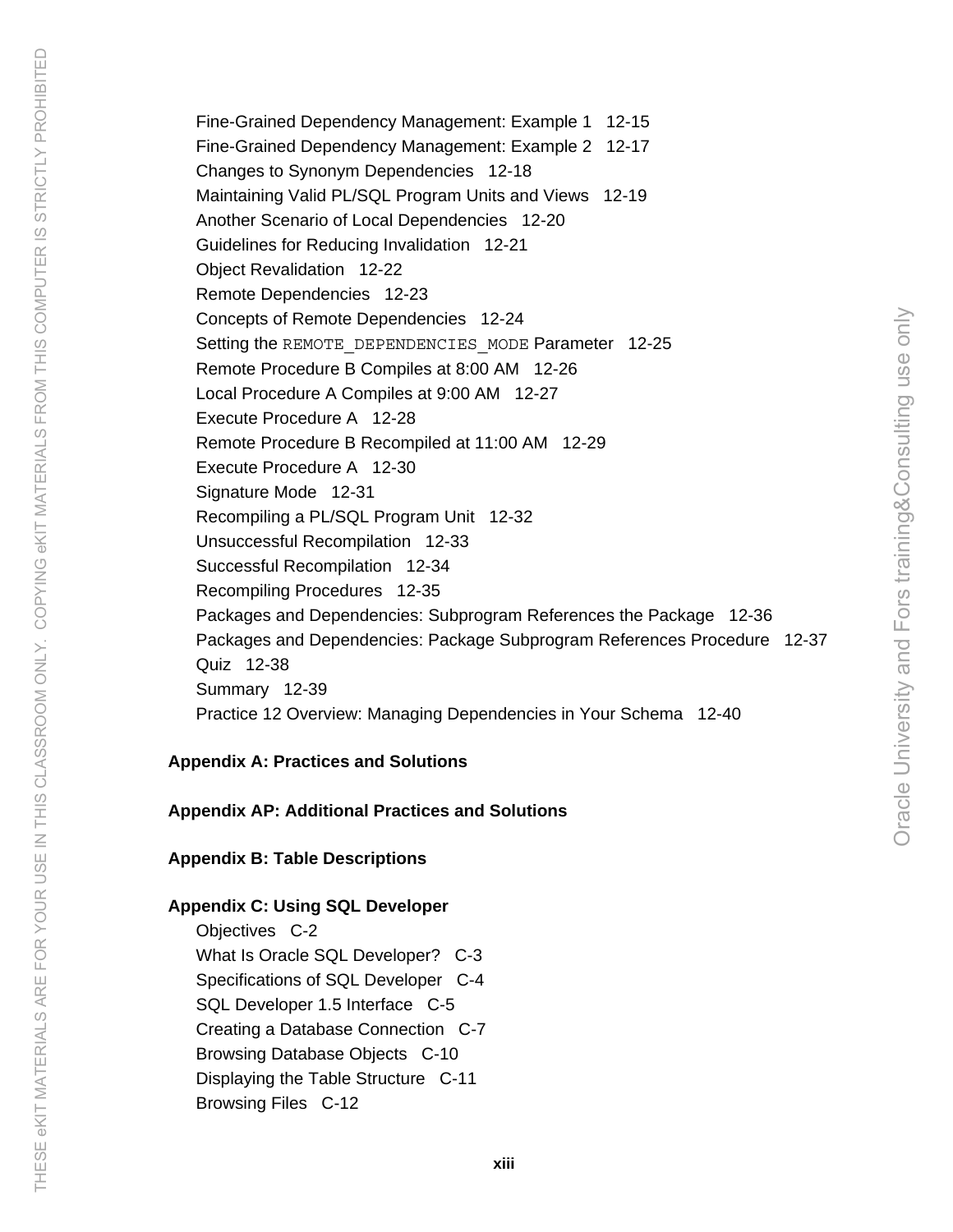Creating a Schema Object C-13 Creating a New Table: Example C-14 Using the SQL Worksheet C-15 Executing SQL Statements C-18 Saving SQL Scripts C-19 Executing Saved Script Files: Method 1 C-20 Executing Saved Script Files: Method 2 C-21 Formatting the SQL Code C-22 Using Snippets C-23 Using Snippets: Example C-24 Debugging Procedures and Functions C-25 Database Reporting C-26 Creating a User-Defined Report C-27 Search Engines and External Tools C-28 Setting Preferences C-29 Resetting the SQL Developer Layout C-30 Summary C-31

### **Appendix D: Using SQL\*Plus**

Objectives D-2 SQL and SQL\*Plus Interaction D-3 SQL Statements Versus SQL\*Plus Commands D-4 Overview of SQL\*Plus D-5 Logging In to SQL\*Plus D-6 Displaying the Table Structure D-7 SQL\*Plus Editing Commands D-9 Using LIST, n, and APPEND D-11 Using the CHANGE Command D-12 SQL\*Plus File Commands D-13 Using the SAVE and START Commands D-14 SERVEROUTPUT Command D-15 Using the SQL\*Plus SPOOL Command D-16 Using the AUTOTRACE Command D-17 Summary D-18

### **Appendix E: Using JDeveloper**

Objectives E-2 Oracle JDeveloper E-3 Database Navigator E-4 Creating a Connection E-5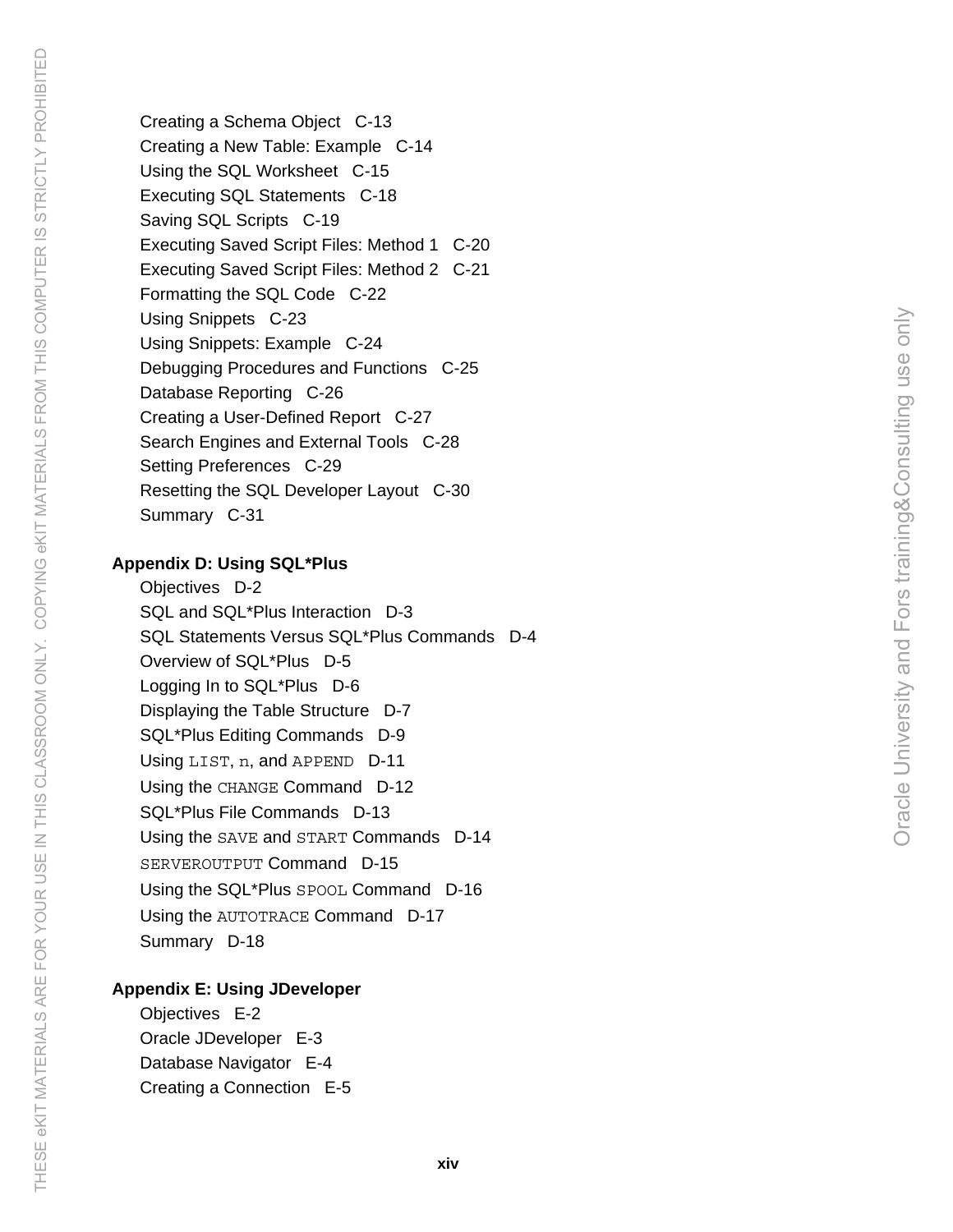Browsing Database Objects E-6 Executing SQL Statements E-7 Creating Program Units E-8 Compiling E-9 Running a Program Unit E-10 Dropping a Program Unit E-11 Structure Window E-12 Editor Window E-13 Application Navigator E-14 Deploying Java Stored Procedures E-15 Publishing Java to PL/SQL E-16 How Can I Learn More About JDeveloper 11*g* ? E-17 Summary E-18 **Appendix F: Review of PL/SQL** 

THESE eKIT MATERIALS ARE FOR YOUR USE IN THIS CLASSROOM ONLY. COPYING eKIT MATERIALS FROM THIS COMPUTER IS STRICTLY PROHIBITED THESE eKIT MATERIALS ARE FOR YOUR USE IN THIS CLASSROOM ONLY. COPYING eKIT MATERIALS FROM THIS COMPUTER IS STRICTLY PROHIBITED

Objectives F-2 Block Structure for Anonymous PL/SQL Blocks F-3 Declaring PL/SQL Variables F-4 Declaring Variables with the %TYPE Attribute: Examples F-5 Creating a PL/SQL Record F-6 %ROWTYPE Attribute: Examples F-7 Creating a PL/SQL Table F-8 SELECT Statements in PL/SQL: Example F-9 Inserting Data: Example F-10 Updating Data: Example F-11 Deleting Data: Example F-12 Controlling Transactions with the COMMIT and ROLLBACK Statements F-13 IF, THEN, and ELSIF Statements: Example F-14 Basic Loop: Example F-15 FOR Loop: Example F-16 WHILE Loop: Example F-17 SQL Implicit Cursor Attributes F-18 Controlling Explicit Cursors F-19 Controlling Explicit Cursors: Declaring the Cursor F-20 Controlling Explicit Cursors: Opening the Cursor F-21 Controlling Explicit Cursors: Fetching Data from the Cursor F-22 Controlling Explicit Cursors: Closing the Cursor F-23 Explicit Cursor Attributes F-24 Cursor FOR Loops: Example F-25 FOR UPDATE Clause: Example F-26